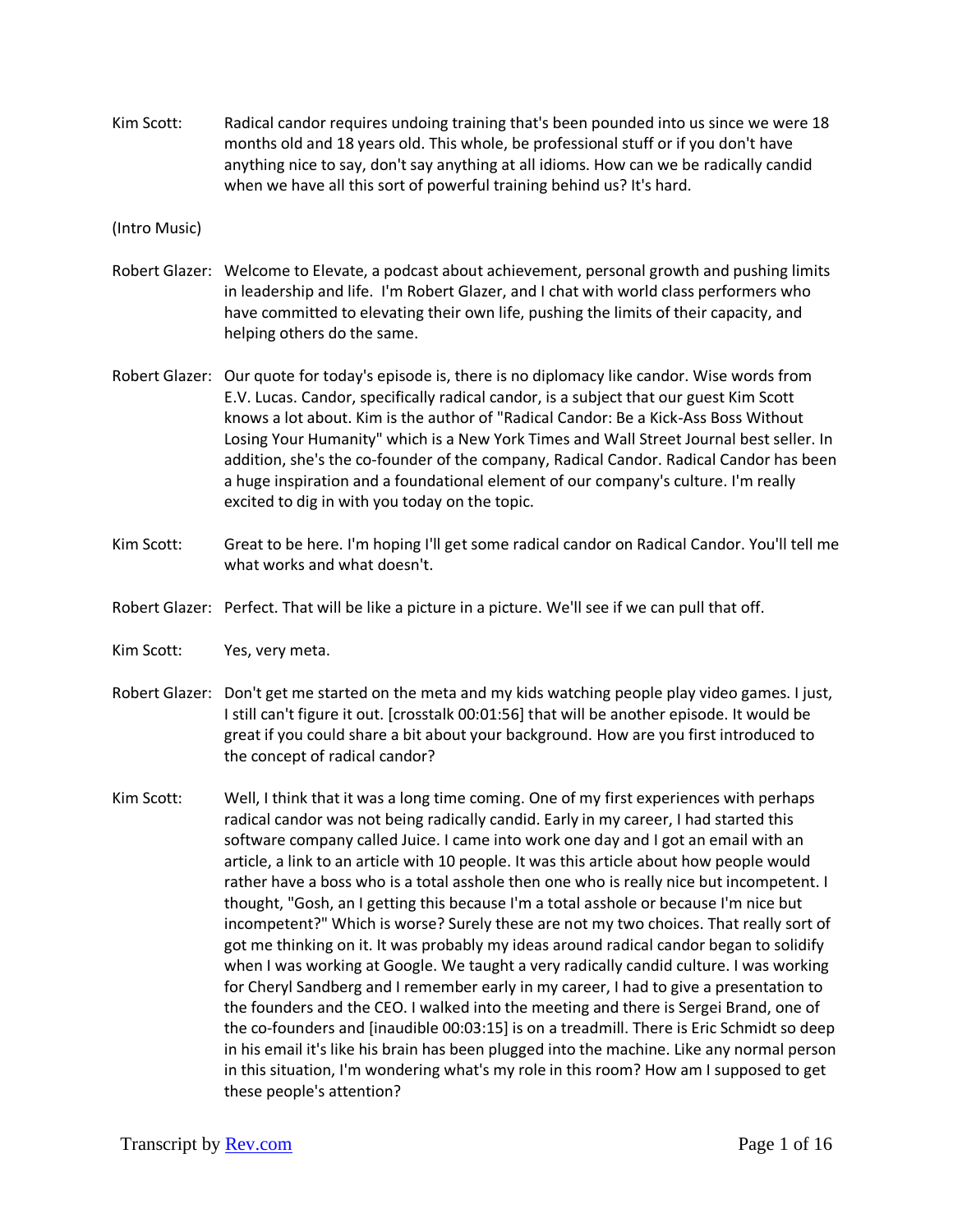- Kim Scott: Luckily for me the business that I was leading was on fire. When I said how many Ad Sense customers we had added over the last couple of months, Eric almost fell off his chair. He looked at me and he said, "What do you need? Do you need more marketing dollars? Do you need more engineers?" I'm thinking the meeting is going okay. In fact, I think I'm a genius. As I walked out of the room I passed by my boss, Cheryl and she said, "Why don't you ..." I'm expecting a high five or a pat on the back or something. She said, "Why don't you walk back to my office with me?" I thought, "Oh boy. I've done something wrong and I'm sure I'm about to hear about it." Cheryl started the conversation by telling me about the things I had done well. Not enough feedback [inaudible 00:04:16] but really giving me some information that I wasn't aware of. Of course, all I wanted was to hear about what I had done wrong.
- Kim Scott: Eventually Cheryl said to me, "You said 'Um' a lot in there. Were you aware of it?" I kind of made this brush off gesture with my hand. I said, "I know, it's a verbal tic. It's no big deal really." Then she said, "I know a great speech coach. Google would pay for it. Would you like an introduction?" I made this brush off gesture again with my hand. I said, "No I'm busy. Didn't you hear about all those new customers? Who cares if I say um when I have a tiger by the tail." Cheryl stopped, she looked right at me and she said, "Kim, when you say um every third word, it makes you sound insecure and stupid." Now she has my full attention. No more brush off gesture with the hand. Some people would say it was mean of Cheryl to say that but in fact it was the kindest thing she could have done for me at that moment in my career because if she hadn't said it just that way to me and by the way, she wouldn't have said it that way to other people because they're maybe less bullheaded than I am but if she hadn't said it just that way to me, I wouldn't have gone to see the speech coach where I learned that Cheryl was not exaggerating. I really did say um every third word.
- Kim Scott: This was real news to me because I had been giving presentations my entire career. I had raised millions of dollars for a couple of start-ups giving presentations. I thought I was pretty good at it. This got me to thinking, why had nobody told me? Like I had been walking around my whole career with spinach between my teeth but no one had the common courtesy to tell me. I realized that it was really two things about Cheryl that made it so seemingly easy for her to tell me but also so difficult for other people to just say it. One was that she cared about me as a human being, as a real person. Not just as an employee. But also, she never let her concern for my short term feelings get in the way of her willingness to challenge directly and really, the whole idea of radical candor is based on those two ideas. Challenge directly and care personally at the same time.
- Robert Glazer: That story went on to launch your passion for radical candor. I love, my team will say I love my two by two matrices. I was drawn to yours. Those are the two axes of the radical candor. Can you walk us through the matrix and then the quadrants and then how they play out?
- Kim Scott: Yes, absolutely. Let's first think about care personally. What is it that moves us down on the care personally dimension of radical candor? Nobody starts out their career thinking, "I don't give a damn about other people. I think I'm going to be a great boss." That's not what happens. What happens is, we're 18, 19 years old. We get our first job. Somebody comes along and says, "Be professional." I think for an awful lot of people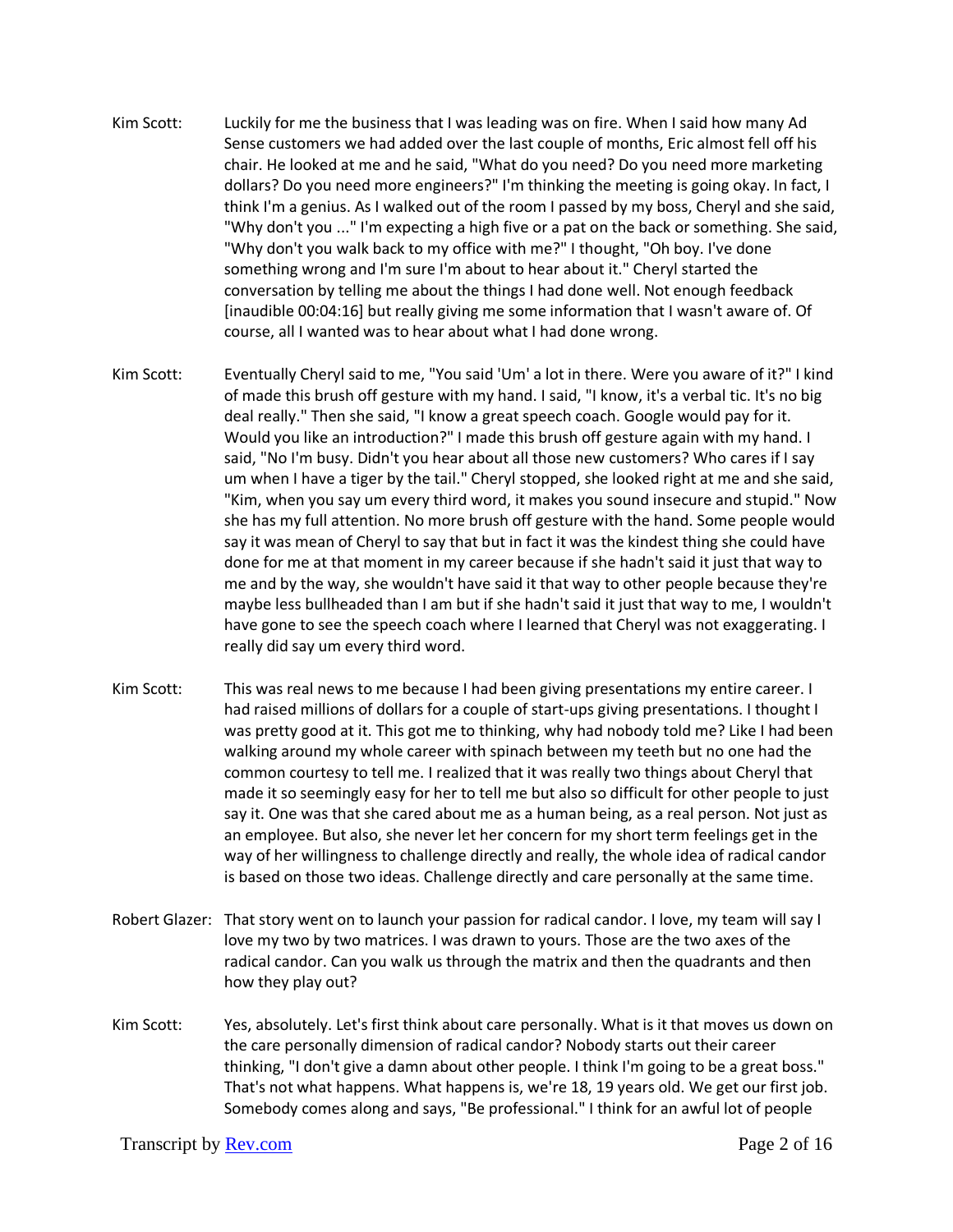that gets translated to mean, "Leave your emotions, leave your true identity, leave everything that is best about you at home and come to work like some kind of robot." You can't possibly care personally about others if you're showing up to work like some kind of robot. That's one problem. The other problem is the challenge directly dimension. Colin Powell said, "Sometimes leadership is the willingness to piss people off." Yet, our unwillingness to piss people off begins not when we're 18 years old but when we're 18 months old and we had a parent who said some version of, "If you don't have anything nice to say, don't say anything at all" to us. Now, all of a sudden, especially if you're a manager but in general at work, to be a good colleague, it's your job to say it.

- Kim Scott: Radical candor requires undoing training that's been pounded into us since we were 18 months old and 18 years old. This whole, be professional stuff or if you don't have anything nice to say don't say anything at all idiom. How can we be radically candid when we have all this sort of powerful training behind us? It's hard. One of the things that I've done, which I hope makes it easier to develop this two by two that you mentioned, which sort of points out in strong language what happens when we fail on one dimension or another. When you do challenge directly but you fail to show that you care personally, I call that obnoxious aggression. Now, I used to call that the asshole quadrant but I stopped, it seemed more radically candid, right? I stopped doing that for a very important reason. Because as soon as I did that, people would use the two by two to start writing names in boxes. I beg of you, please don't use this two by two that way. It's not, these terms are not labels for other people or a way to judge yourself harshly. The way to use the framework is to guide conversations in a better direction. It's more like a compass. It's not like a Myers/Briggs personality test or something like that.
- Kim Scott: That's obnoxious aggression, when you do challenge but you fail to show you care. Very often, once we've been obnoxiously aggressive, once we realize we've been a jerk, the temptation is to move the wrong direction on challenge directly instead of to go the right direction on care personally. If you do that, you wind up in the worst quadrant of all, manipulative and insincerity. This is where you neither show you care nor challenge directly. Manipulative insincerity is sort of backstabbing behavior, political behavior, the false apology. All that kind of stuff. Passive aggressive behavior that we love to talk about, about people doing at work. We also love to tell the obnoxious aggression stories but the fact of the matter is, by far the most common mistakes that get made at work and frankly in all relationships, happen when we do show we care. We are concerned with other people's feelings and because we're so concerned for their feelings, we fail to tell them something they really need to know. We fail to challenge directly. That mistake I call ruinous empathy. That's the one that the book spends a lot of time trying to help people overcome.
- Robert Glazer: Yeah, it's interesting. I have always said I prefer and I think you just alluded to this, I prefer open aggression much better than passive aggressiveness. Passive aggressiveness is just the worst to me.
- Kim Scott: Absolutely. It is the worst and yet, we all know that and yet we all wind up doing it sometimes. We all wind up saying things we don't really mean just to placate somebody's feelings.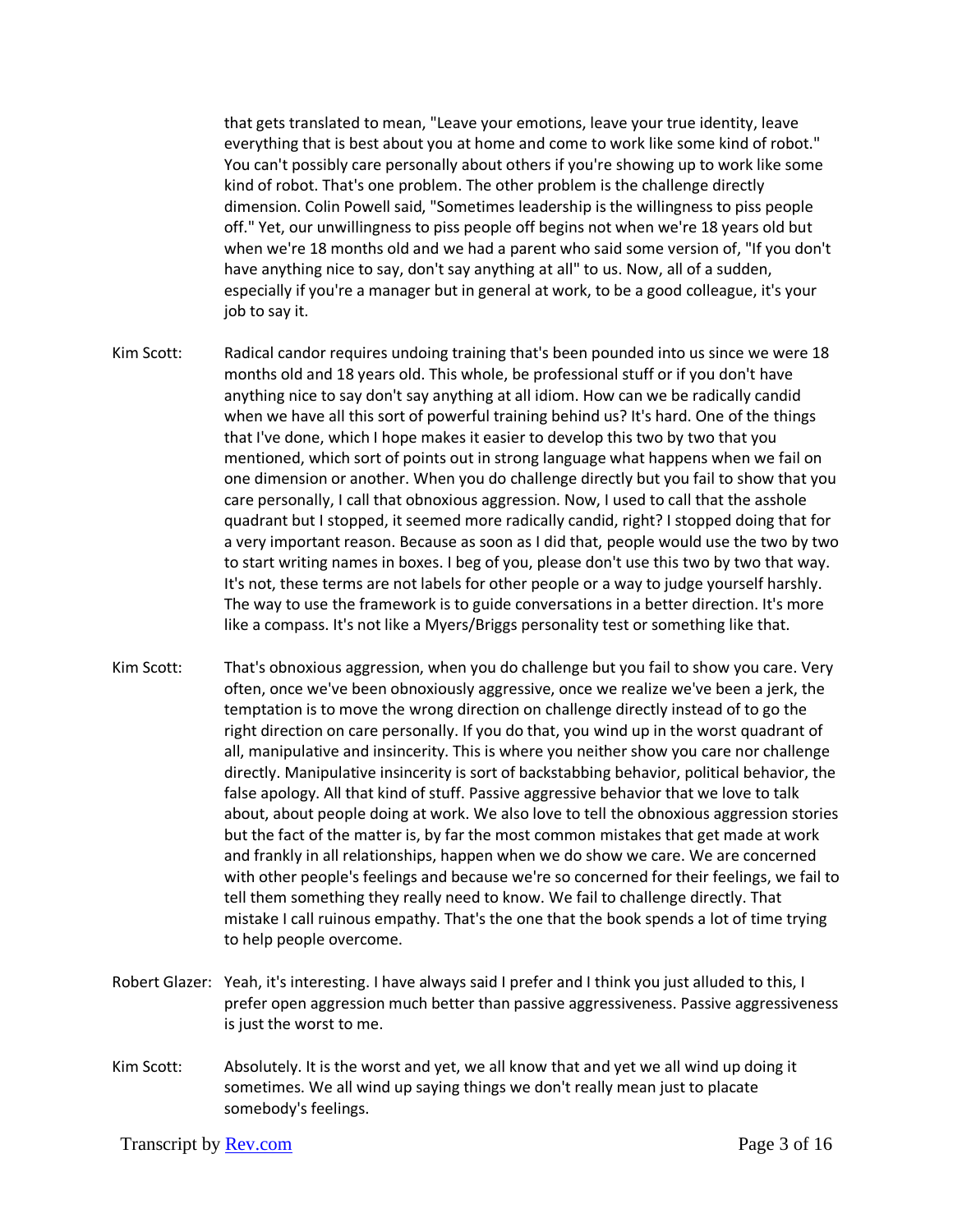- Robert Glazer: Why is radical candor, you touched on this a little bit but why is it such an unnatural act for most people? Is it this learned behavior over a long time and they have to undo it or are we just generally, societally not comfortable with telling people the truth?
- Kim Scott: I think a couple of things. One is just the very idea of telling people the truth. The fact of the matter is we don't know what the truth is, usually. We know what we think-
- Robert Glazer: What we think is, yeah.
- Kim Scott: ... we might be wrong. Very often, from a young age, children are so sure they're right about everything and they're so blunt. It gets them in trouble. It's hard to be nuanced with kids. I myself, I have twins who are nine and I'm tempted sometimes to say, "If you don't have anything nice to say, don't say anything at all" because they come out with some real doozies. I think part of the problem is just being a little bit nuanced in how we teach people from a young age to be kind and respectful of others without lying to them. It's easier to focus on one thing at a time than two things. Being radically candid requires you to be kind and clear at the same time. That can be hard. It requires some finesse and some nuance. I think that's a big part of it. I think also we are programmed to learn the most from the biggest disasters. Sometimes you will try to be radically candid with someone and you will get a really terrible reaction from them. They'll blow up, they'll start to cry, they'll start to yell at you, whatever. Those experiences I think loom so large in our minds that we forget that nine times out of ten, people actually genuinely appreciate the radical candor.
- Robert Glazer: I think how you react to it probably determines if you're going to get it the next time, right?
- Kim Scott: Yes. Well, how you react to their reaction. I think there's another problem that I notice in my career. It's that a lot of feedback training sort of teaches people to believe that if they say it just right, they can control the other person's reaction. That's just not true. You can't control or predict how another person is going to react to what you tell them. All you can do is start out sort of gently, notice how they respond and then move in the right direction. If somebody gets really upset you can react with compassion. If somebody is blowing you off the way I was to Cheryl, you've got to move out on the challenge directly dimension probably more than you're comfortable doing. I think that sometimes well meaning training on feedback actually further paralyzes people because it leaves them with the sense that if they get a bad reaction they failed in some way. That's not true. You're going to get tears, you're going to get anger, you're going to get some emotion. If you tell somebody when their work isn't nearly good enough they care about their work and it's normal that they react. I think one of the best things you can do is just eliminate the phrase, "Don't take it personally" from your vocabulary and react with human compassion. Of course people take it personally.
- Robert Glazer: Yeah, that's a crutch phrase. There are a couple people on my team who have started with, "Well if I'm telling you honestly" I'm like, well you've got to stop saying that. I hope it is honestly.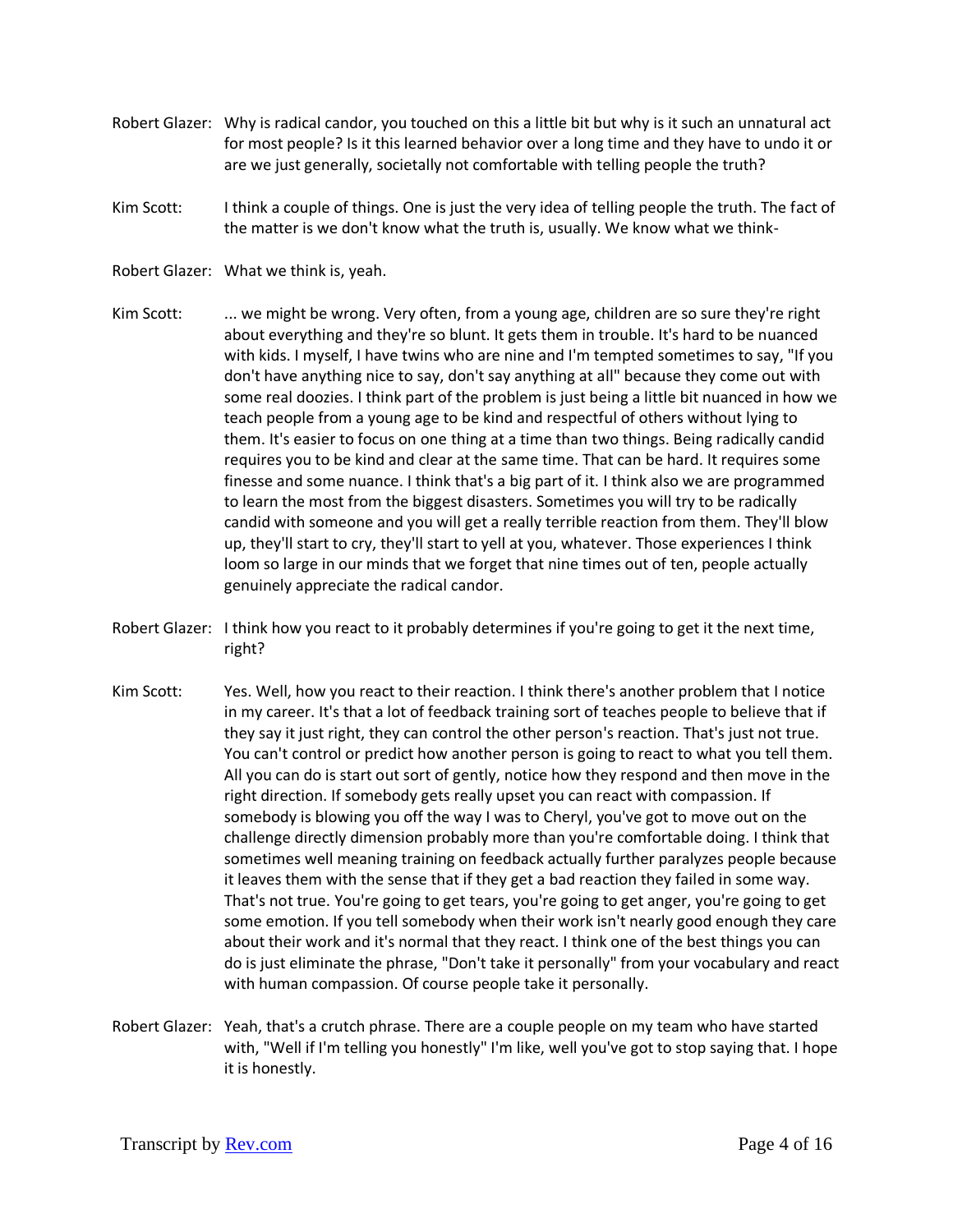Kim Scott: Yes.

- Robert Glazer: For someone who is listening to this and they say, "Oh that's my boss" in the manipulative insincerity quadrant, is it hopeless? What can they do? Do they need to have some radical candor about the way that they're behaving? Is that something people can really move themselves away from if they don't want to do it?
- Kim Scott: I think you have two questions. One is what happens if your boss is being manipulative insincere, how can you lure your boss towards radical candor? The second is, what if you self identify that you yourself are being ruinously empathetic or manipulative insincere? Is that the question?
- Robert Glazer: Yeah. The first one was the question, the second one is interesting too. If you're listening to this in either way, say, "Oh geez, I think I've been doing that" or "That is my boss" what are the next steps there?
- Kim Scott: Right. The first step is as soon as you hear this and you start associating one of those phrases I just uttered with a person, stop. You're making the fundamental attribution error. You're just saying, "Oh this person is that way and therefore they're useless." If that's your mentality going into the conversation, you're probably not going to move it in a great direction. I think there's an order of operations for radical candor whether you're planning a conversation with your boss, a peer or an employee. The order of operations is, start by soliciting feedback. Start by asking what you could do or stop doing to make it easier to work with that person because it's very tempting, most of us in our relationships, especially frustrating relationships at work, have feedback debt. Sometimes there is technical debt but in relationships there is feedback debt. Very often we've gotten so frustrated by that other person that all we can do and see in our interactions with that person is this thing that frustrates us. If we take a step back and try to imagine from that person's perspective, what are we doing ourselves that might be contributing to the problem and ask the person and be prepared not to get defensive when the person answers you so that you can understand things from the other person's perspective a little bit.
- Kim Scott: That's the first order of operations. The second thing you should do is focus on the good stuff, not in the feedback sandwich or there's the less polite way of phrasing it, the shit sandwich kind of way but really focus on the good stuff. What is it about this person that you genuinely enjoy? That you genuinely appreciate? Verbalize that. Give voice to the things that you like about working with that person. Again, we very often have feedback debt and we forget all the good stuff because we're so frustrated by the bad stuff. I had a friend who worked on Wall Street. She got a new boss and this guy was known as the biggest A-hole on Wall Street and that's saying something. She was a little nervous about this new boss. She adopted this mantra, there is only love. She refused to talk badly about this guy even to her husband and definitely not to anybody at work. She would only say good things. Now, to him, she also said what she appreciated but having done that, she then told him when he did things that made it impossible for her to be productive at work. She told him directly.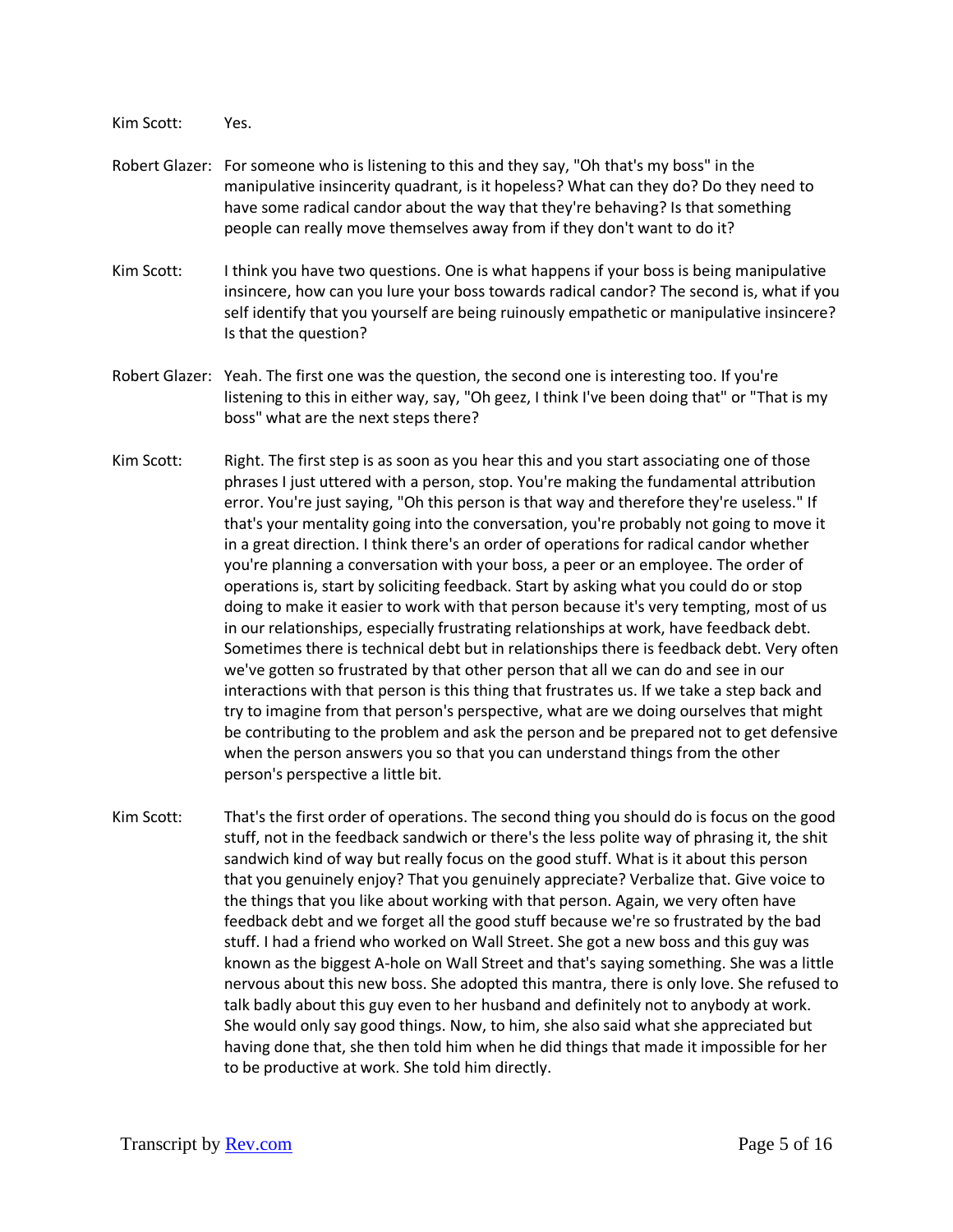- Kim Scott: Once you've solicited feedback, step number one, step number two, think about the things you like and actually give the person some praise. Step number three is to say there's something that's bothering me, can I tell you about it? Then just tell the person. Start gently and figure out if the person hears you and is incredibly defensive. Then you have to manage that. Or if the person hears you and is angry or upset, then you've got to move the right direction on care personally. You've got to show some compassion for the emotion. Don't dismiss it but don't back off your challenge. Don't get pushed by the other person's emotional outburst into one of the bad quadrants. If somebody yells at you, the temptation is for you to have an obnoxious aggressive reaction to their obnoxious aggression. Don't let that happen. You can't control someone else's emotions but if you're batting above average, you can manage your own emotions. Sometimes you'll tell somebody something, most often what happens is you think you've said it so clearly you just sort of geared up your courage to say this thing but the person hasn't heard you at all. Now you have to say it again more strongly. That is hard.
- Robert Glazer: One of the things that we've always tried to stress and it's kind of an irony, we've used situation behavior, outcome framework and feedback. You talked about this in the book and I'd love to hear some examples for people around, you need to care personally but you need to depersonalize the feedback. You've talked about the Cheryl Sandberg example, she said it made you sound stupid, not that you were stupid. I think the mistake a lot of people make is in personalizing the feedback. Can you give people some examples of the difference between caring personally and then how you depersonalize the feedback so they get at the, what is the problem or the outcome of the behavior.
- Kim Scott: Yeah. It's so important because the goal of feedback is to help people improve, to help people change something. If you criticize somebody's personality, it's really hard to change your personality. If you say, "The problem here is that you're negative." Maybe the person feels, "Yes, you're right. I do kind of have a negative personality and it's hopeless." You want to make sure you're giving feedback, as you say, there's a world of difference between Cheryl saying to me in the meeting, that's a situation, by the way she doesn't have to describe the situation in great detail because she's giving the feedback right away. It's more efficient. "When you say um every third word," that's the behavior, "It made you sound stupid." World of difference between saying that and saying, "Kim the problem here is you're stupid." If that really is the problem, there's not much I can do about it.
- Robert Glazer: Right. I was going to say part of that is why it's bad for you. It's actually something we try to stress in a lot of our client communications too about why is it bad for the person. Because then you're going to get their attention.
- Kim Scott: Absolutely. This is part of the sort of things that I think are helpful to go into a conversation, especially all these things are true of praise by the way as well as of criticism but you want to go in, the mindset you're trying to be helpful to that person. That's why explaining why changing this thing, whatever it is, or doing more of it in the case of praise is going to help that person succeed. You're aligning your interests and that person's interests. You're explaining what's in it for them. The helpful is really important. The humble is also really important. I think that feedback is a gift in one of two ways. Either it's a gift because you're right about what you're saying and the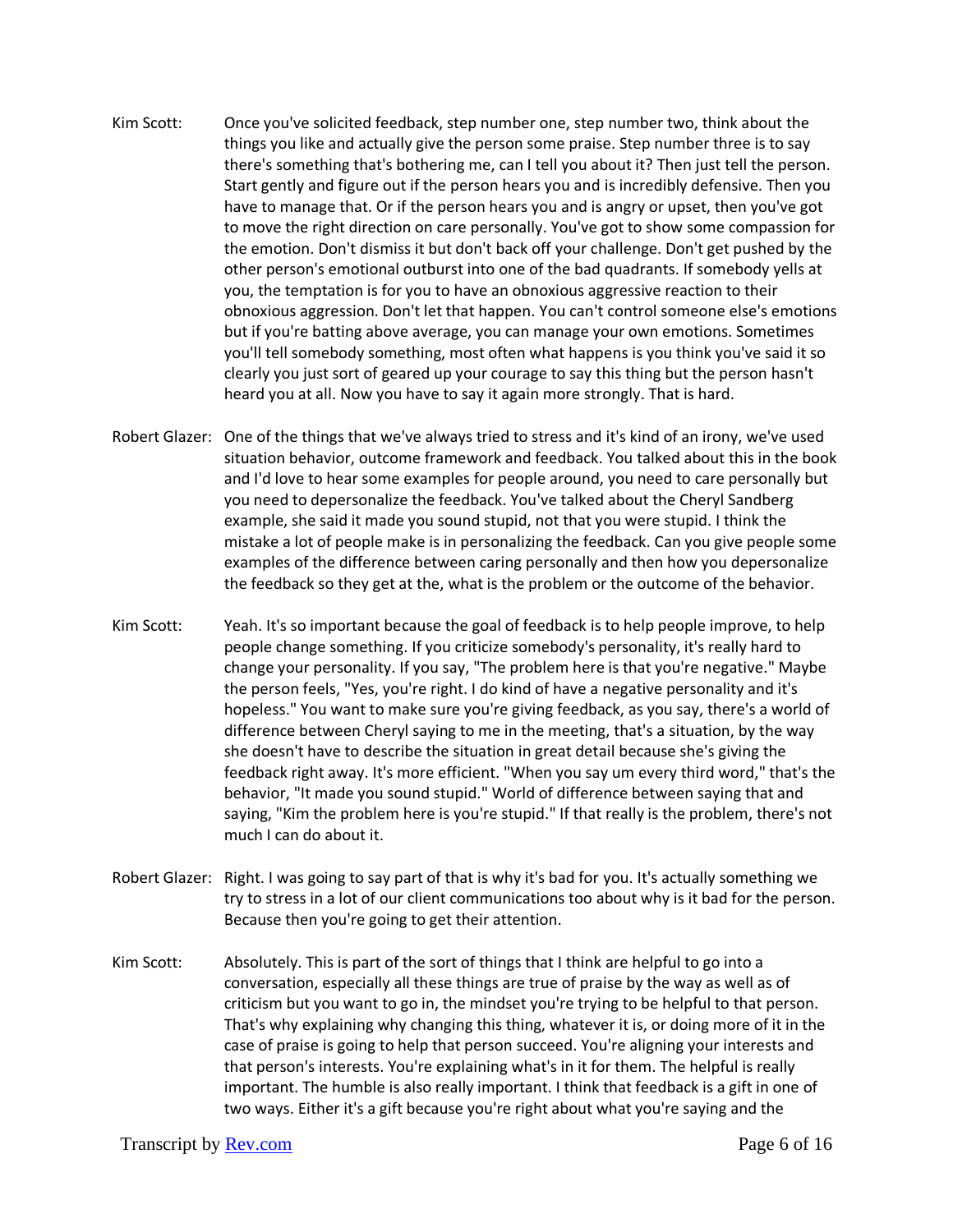person, because you've told the person they can change it or you're wrong about what you're saying but only if you tell the person what you think can they change your mind.

- Kim Scott: Remember that the idea here is it's not like you have a pipeline to God and the other person is an ignoramus. You want to make sure you're going in being humble and also you want to give the feedback right away, immediately. Feedback has a short half-life. You want to do it in person if at all possible because most of communication is nonverbal. You won't really know which vector to choose on the radical candor two by two if you're not doing it in person because you won't know how the other person is reacting. Then you want to praise in public, criticize in private and most importantly, as you said, you don't want to make it about personality. It may be a very personal issue, it could be the person has BO. But you don't want to say, "You're a dirty person." It's just when you don't wear deodorant you get BO.
- Robert Glazer: What should the half-life on feedback be? I heard someone from the Ritz-Carlton speak a few years ago and they said, we've tried to emulate this, probably not as well as we could have but they had this 72 hour rule. You either had to give it within 72 hours or you had to sit on it. They called it targeting. Someone showing up to a performance review with three or six months of grievances that they weren't willing to speak up with in the moment on that. I'm curious if you have a philosophy on the half-life of when it should be given.
- Kim Scott: Yeah. I mean, 72 hours maximum to bring it up the first time and hopefully to deal with the issue. I do think, though, that sometimes when you're giving a performance review, it's useful to remind the person of things that you've already talked about in the past but nobody should hear anything for the first time in a performance review. I think the 72 hour rule is a great one.
- Robert Glazer: What percent of companies would you say that is true?
- Kim Scott: Zero. Probably not even at Ritz-Carlton. Not because companies are bad, it's just really hard to do this. It's sort of an emotional discipline that most of us lack. Giving the best feedback I've ever gotten in my career always happens in these two minute conversations right after, within an hour, usually walking out. I've said or done something and as soon as the meeting is over and we can get a private moment, somebody pulls me aside and we talk. That's always been, in my experience, the most effective way to give and to get feedback. It's interesting. A two minute conversation doesn't require any planning, doesn't require any extra calendaring. It's fast, it's free, it doesn't cost anything. But it does require enormous emotional discipline and really changing habits of a lifetime. Once you get in the habit of doing this at work, it's like brushing and flossing. You feel gross if you don't do it but getting into the habit, these kinds of feedback conversations shouldn't feel like a root canal by the way, to pursue the dental analogy for a minute. It really should feel pretty fast and just basic hygiene. But getting into the habit is hard.
- Robert Glazer: Yeah, because if the point of feedback is to learn it's almost offensive to you four months later to sit down and tell me about something you've been stewing about for four months, when I've probably made that same mistake over and over again.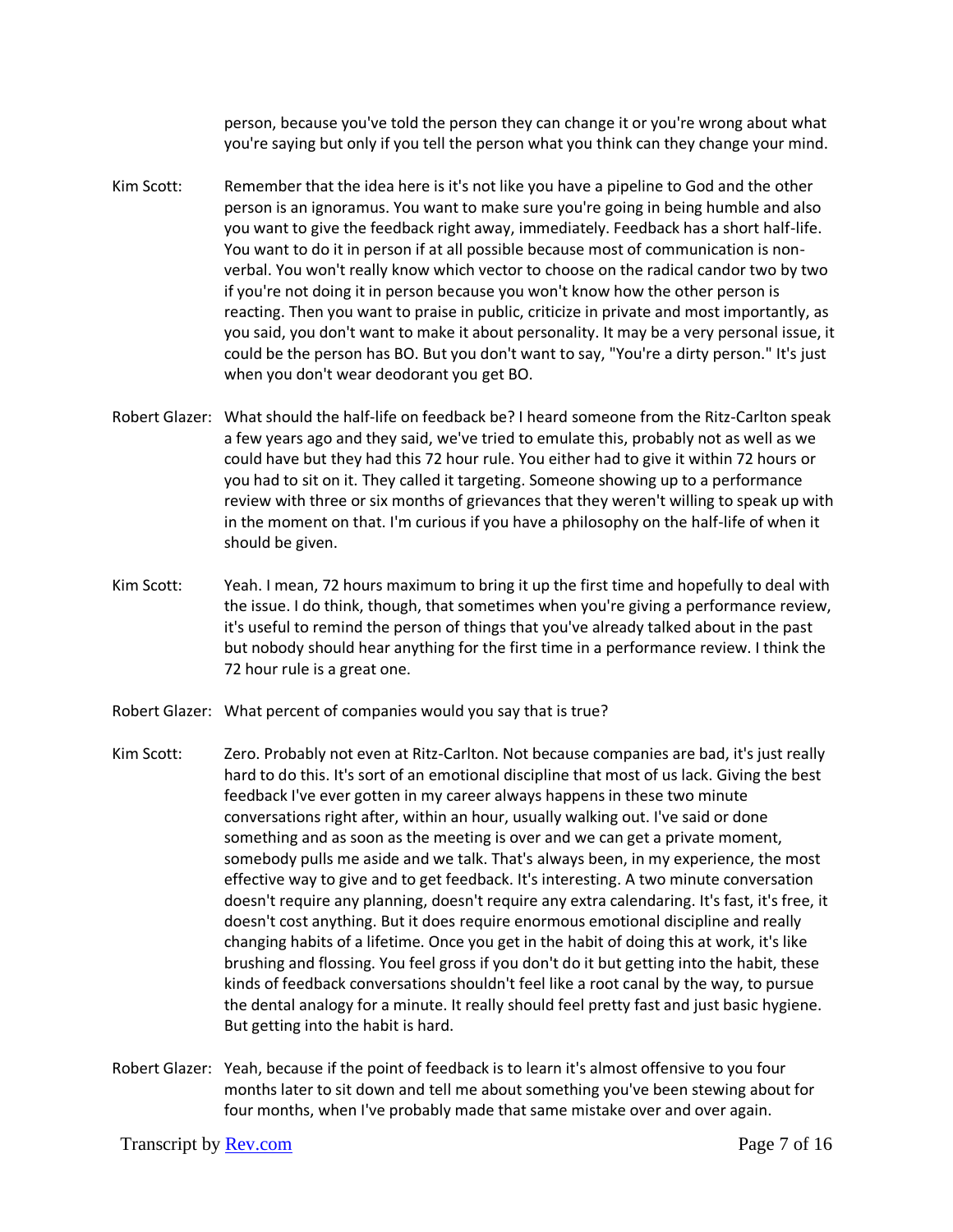- Kim Scott: The same mistake, yeah exactly. It feels like one of those middle school relationships where you have your first breakup and somebody brings up this tiny thing from six months ago. Yet, the systems that we put in place around management kind of foster that kind of bad behavior inadvertently. I think feedback systems, I think performance reviews are actually quite important to do but if they become a substitute for the hygiene of these impromptu feedback conversations, it's like capping a rotting tooth. It's just going to make it rot faster.
- Robert Glazer: The standards that people operate from I don't think are very productive but they, one of the great things about the book is that you're giving people a framework on how to do it. I think there's a lot of things in business that have been carried on from generation to generation because people just don't know a better way to do it. They do what's been done to them. I'm writing my second book about using capacity building as a leadership strategy. You touched on this a little bit in the book but how do you see one's ability to give and receive feedback well associated with their ability to receive capacity?
- Kim Scott: It's a great question. I'm excited to read your second book. You know, you cannot possibly build capacity, you cannot possibly learn and improve if you don't know what you're doing wrong. One of your first jobs as a leader is to really solicit feedback from the people who work for you. You are going to get the best feedback of your career from your employees because very few people are going to observe you as closely as your employees do. They're going to watch every move you make and they're going to criticize it. They're going to critique it. If you can learn what they're thinking and what they're observing, nothing will improve you more as a leader. Now, the second reason to solicit feedback is because it gives you an opportunity to teach your team that you view feedback as a gift and it gives them the opportunity to see that their feedback doesn't make you weaker as a leader it makes you stronger. Your willingness to hear about mistakes you're making is the source of your strength. That's going to make them, in turn, much more willing to hear feedback from you and from their colleagues. It's really around soliciting feedback as a leader that you build that culture of feedback. That's the right place to start. I mean, you've got to give it to but start by soliciting it.
- Robert Glazer: Learning to give it is probably, in terms of if you're going to improve as a leader and you can't give it, you're already cutting yourself short there.
- Kim Scott: Yes, exactly but start by learning to take it. Don't dish it out until you prove you can take it.
- Robert Glazer: All right, we're going to take a quick break for a message from our sponsor and we'll be right back with Kim.
- Speaker 3: Hi, I'm Adam Grant. As a warden psychologist I've spent most of my career studying two big questions, how do we unlock original thinking and building cultures of productive generosity? With those questions in mind, I recently co-founded a pretty extraordinary community dedicated to discovering ground breaking ideas while trying to make the world a better place. It's called the Next Big Idea club. Together, my friends Malcolm Gladwell, Susan Kane, Dan Pink and I search far and wide for the eight most original, most essential non-fiction books of the year. We send them straight to you. We also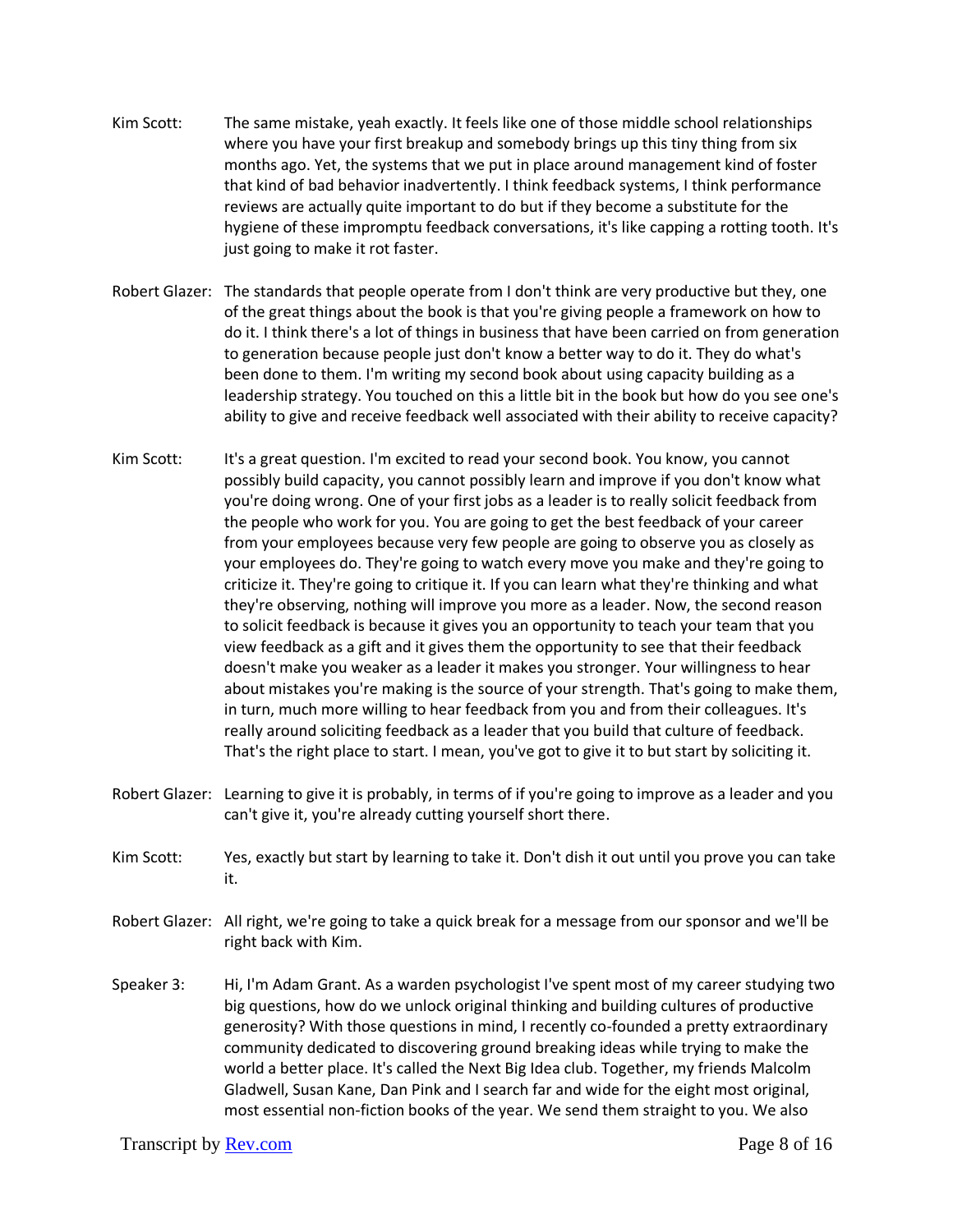interview the authors and we send you the key insights across video, audio and text formats. Remember, this is a book club so when you join the exclusive online forum, you get the chance to discuss every season's selections not just with other members but also with me, Malcolm, Susan and Dan. Get insider insights from Dan Pink, Malcolm Gladwell, Susan Kane and Adam Grant. Sign up for the Next Big Idea club today at www.nextbigideaclub.com/tenoff and get 10% off your subscription.

- Robert Glazer: Welcome back everyone. Kim, one of the things you talked about in the book was this notion of A player and B player and C player and how that's a lot misused. You talked about the concept instead of rockstar and superstars. It really helped me think about how we think about that particularly in a company that's always growing. I think it's an open debate around you can't have everyone always wanting better because you need people who want to operate where you are today. Can you walk through the difference between rockstar and superstar a bit?
- Kim Scott: Sure, absolutely. I mean, my fundamental belief here is that there is no such thing as a B player. It's just a cop out to dismiss people as B players. Every single human being has real potential to be great at some kind of work. One of the most offensive experiences of my career was when I was working with a leader, we were doing some call center work. This leader just didn't have respect for the work and didn't think the work was important and therefore decided that he needed to hire B players to do this work. I thought that is a recipe for failure. That is a recipe for a really crappy customer experience. That's not how we're going to do things here. You want to make sure that you understand that for every job that you have in a company, you want to respect the work and the people who do the work. You want everyone to have an opportunity to be excellent at their work but I do think that there are two very different kinds of people who are excellent at the work. Some of the people are those who are great at the work but who are going to be hungry to grow, who are going to want to change things, who are going to want to be doing different work in the near future, who keep growing and expanding their skill sets.
- Kim Scott: There are other people who are great at the job and they're happy to keep doing it. They don't necessarily want to pour a ton of energy into learning the next job. You want a balance of both of those kinds of people. The people who are eager to change, the change agents on your team, I call the superstars. The people who are great at their job and happy to keep doing it I call the rockstars. You want to make sure that these, again, are not labels. People are in superstar mode, they're in rockstar mode. We shift between these modes throughout our lives and careers. You want to make sure you're creating the opportunity for people to be flexible and to shift between these kinds of roles in their careers but you want to make sure that you're managing these two different kinds of outstanding performers very differently because if you push people when they're in rockstar mode to be learning the next job, you're going to push them away. If you don't respect them for being good at their job and not necessarily wanting the next job, you're going to push them away.
- Kim Scott: If you give all the highest ratings to the people who are in superstar mode, who are hungering for the next promotion, then you're going to make a big mistake and demoralize people when they're in rockstar mode. I mean, the reward for superstar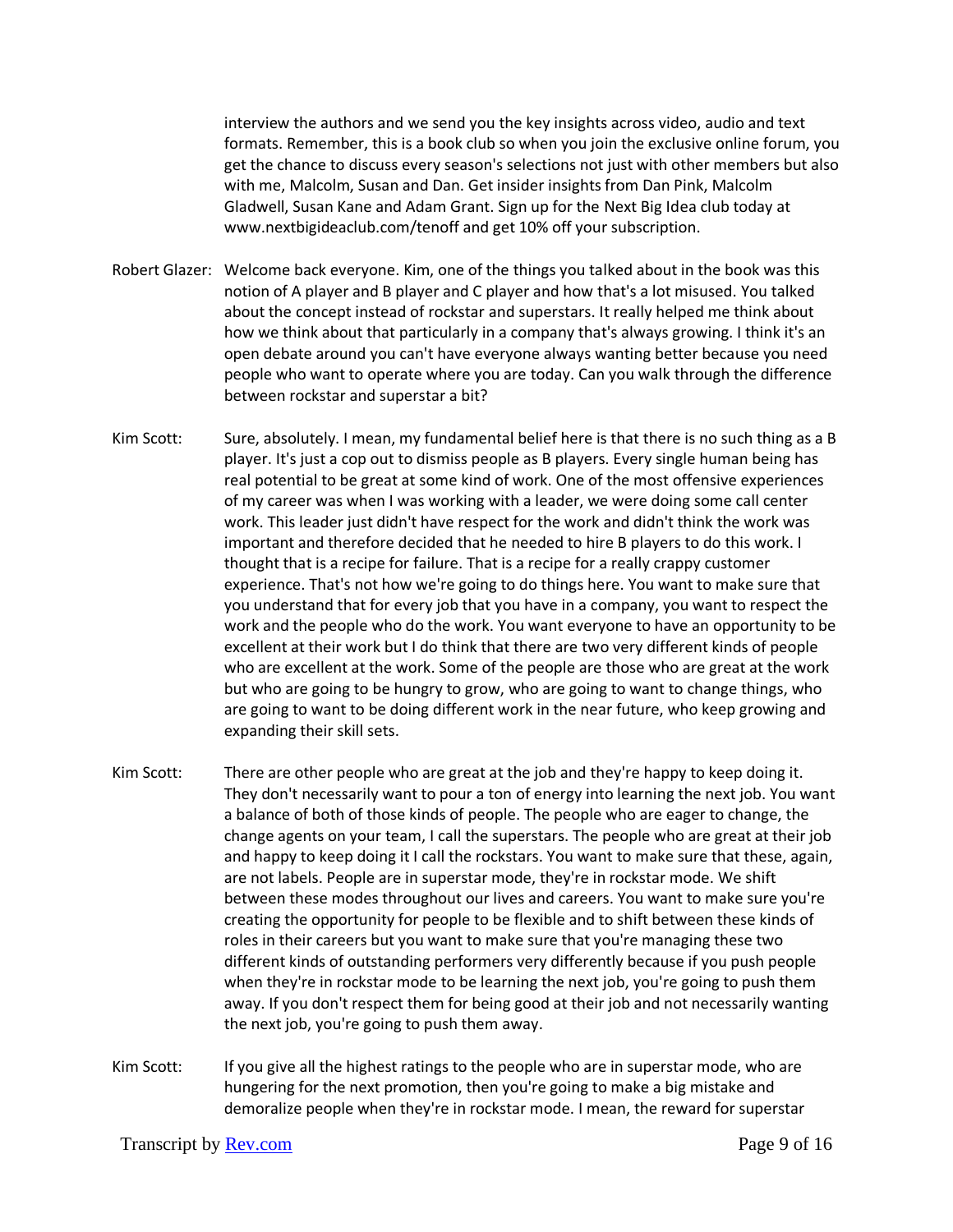mode is the promotion. It's not necessarily the high rating. You want to make sure that you're being fair to people when they're in different modes. When people are in superstar mode and you, the manager, are in rockstar mode, sometimes the temptation is to clip the wings of the superstars. That's a terrible mistake too. They may not stay on your team forever, they may want to go and do something different but while they're in your orbit, they do amazing work. They usually go well above and beyond what's expected and that's great. You're lucky to have them while you do.

- Robert Glazer: Yeah, I know, it's a really interesting way of thinking about it. I think that anyone who would read that chapter or that section would have a different perspective on the conversations in their organization if they've been talking about A players and B players and do we need B players. I hear these conversations all the time and I just think it's such a better way to think about it and how to use your people in the right way.
- Kim Scott: Think about it. Do you want to be called a B player? No, of course not. Then if you have people on your team who are doing great work who you care about, do you want to think of them as a B player? No but that doesn't mean you need to put them up for promotion. It doesn't mean promotion is the, there's a lot of growth obsession, I think particularly where I live here in Silicon Valley.
- Robert Glazer: Absolutely.
- Kim Scott: We also need to balance growth and stability.
- Robert Glazer: No, if you had all stability you'd have no innovation. If you had all growth you have chaos probably.
- Kim Scott: Yeah and exhaustion and burn out. You need both. You need both in your life, you need both in your work, you need both on your team.
- Robert Glazer: It sounds like another two by two matrix that might be coming.
- Kim Scott: Yes.
- Robert Glazer: One of the areas where I think companies really struggle with candor is in how people leave the organization, either voluntarily or involuntarily. We tried to use candor specifically in the development of what we call our mindful transition program, which is our moonshot to eliminate two weeks notice. Why is it so hard for employees and employers to be honest when something is not working out for either side?
- Kim Scott: Well, I mean the very worst part of being a manager is having to fire people. When you're having to fire someone, it's generally emotionally traumatic for that other person and emotionally traumatic for you. You, as a leader, feel like in some way you failed to quote unquote save the person, which is a crazy way to look at it but even great leaders often do. They feel, they get their egos attached with helping somebody else succeed in a job that just may not be right for them for whatever reason. It's brutal to watch the emotions that it causes in the other person when you have to fire them. It's totally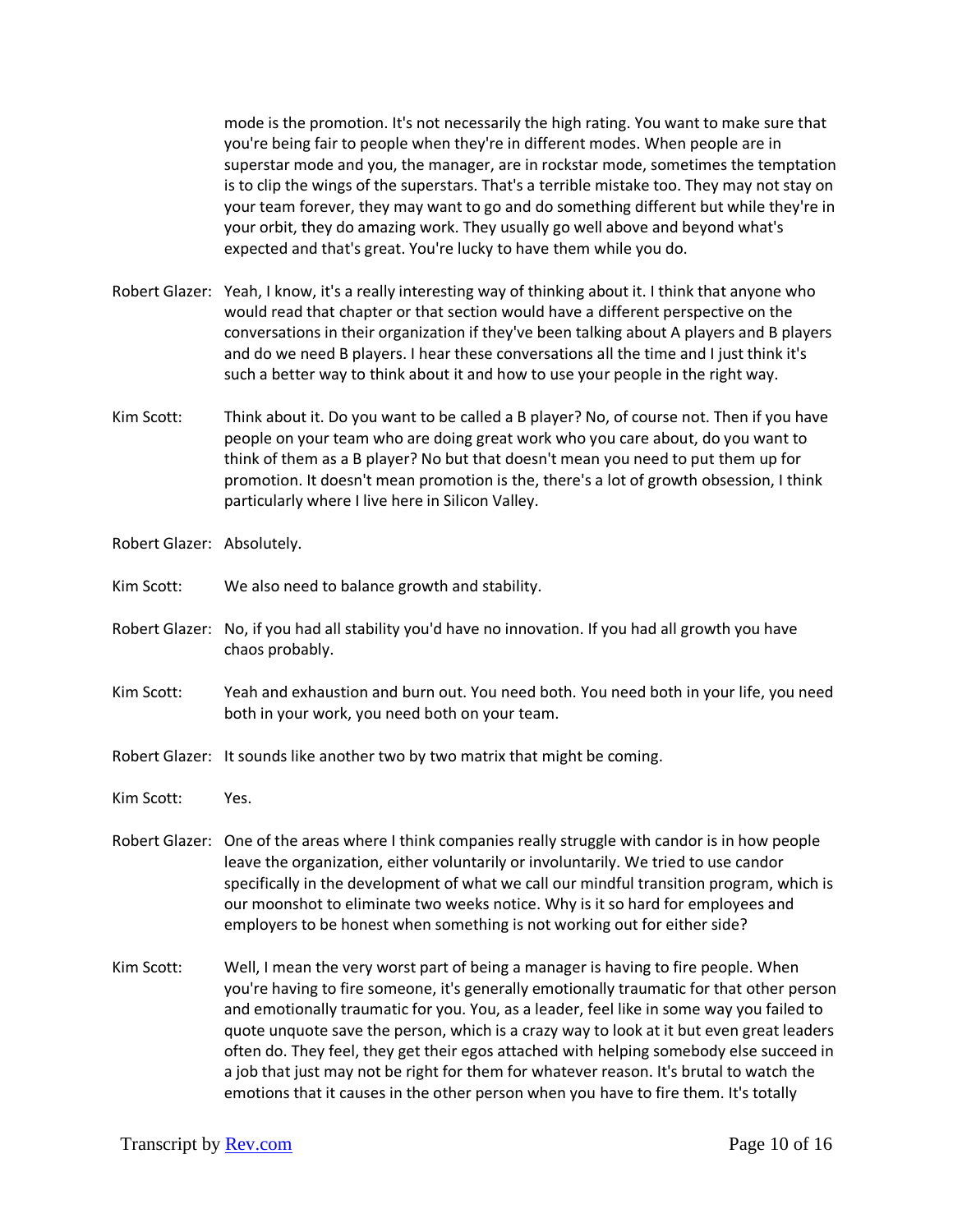understandable that we run and hide, euphemism around leaving. If you're quitting a company, there's all this don't burn bridges, you want to leave on a good note and very few companies are good at really doing exit interviews because it is an opportunity to learn what is going badly in your organization when somebody leaves. But it's again, it's all these emotions get wrapped up in a tight knot. If you can just sort of pull them apart, like any problem, you want to make sure that you are parsing it and breaking it apart into its smallest parts in order to solve it.

- Robert Glazer: But isn't giving two weeks notice in itself almost burning bridges in some cases? I like to give the analogy that if you're in a marriage, I understand there's some paradigm here and some fear on behalf of the employee but if you're in a marriage and you're like, "You know what? I'm moving in two weeks and I have a new partner and we bought a house" and this is the first that anyone heard about it, it seems so silly in the relationship context but I feel like [crosstalk 00:38:25].
- Kim Scott: It happens.
- Robert Glazer: It does happen but it happens a lot more in the work context where the employee just couldn't have that radical candor conversation around being in the wrong thing, being unhappy. If someone in their family was moving, they just, I don't know that they couldn't have it or they're not sure that the organization would be receptive to it.
- Kim Scott: Well, I think the onus is on the leaders at a company to create an environment where it's safe to speak truth to power for sure. I think also very often people are afraid that the choice of the date will be taken away from them and that if they say what they're unhappy about, they'll get fired. They want to set up, they want to make sure they have an exit plan. I think it's really important for leaders to make it clear to people that it's okay to leave. It's okay to be unhappy but you've got to prove that you're not going to pull the rug out from under people. That does take time but it's absolutely do-able. Again, a lot of this goes back to soliciting, getting good at soliciting impromptu feedback as a leader. Another thing that I've noticed is that I've gotten the best feedback from people when they're mad at me but it's tempting to avoid people when you know they're mad at you. If you, as a leader, can manage not to get triggered yourself, go and talk to people when you know they're angry at you, you'll often hear about problems much earlier on. There's also this denial. It's so hard to lose an employee. You just are hoping it won't happen. Often you kind of see that there is a problem but you don't ask. You don't ask why or what's going on. That's a terrible mistake.
- Robert Glazer: I just saw a stat that said that even at all the best places to work, whether it was Google or Apple, the tenure was 1.8 years I think at this point. Even these companies that people love, they're going to leave. I think this is the sort of intellectual radical candor that people need to have with themselves as leaders is that you probably shouldn't assume that people on your team are going to stay for 5 or 10 years. When the data doesn't show otherwise.
- Kim Scott: It doesn't bear that out. I think the other thing to remember is that people join companies and leave managers. Another thing that can really help prevent this two weeks notice deal is to have what I call speak truth to power meetings. Recognizing that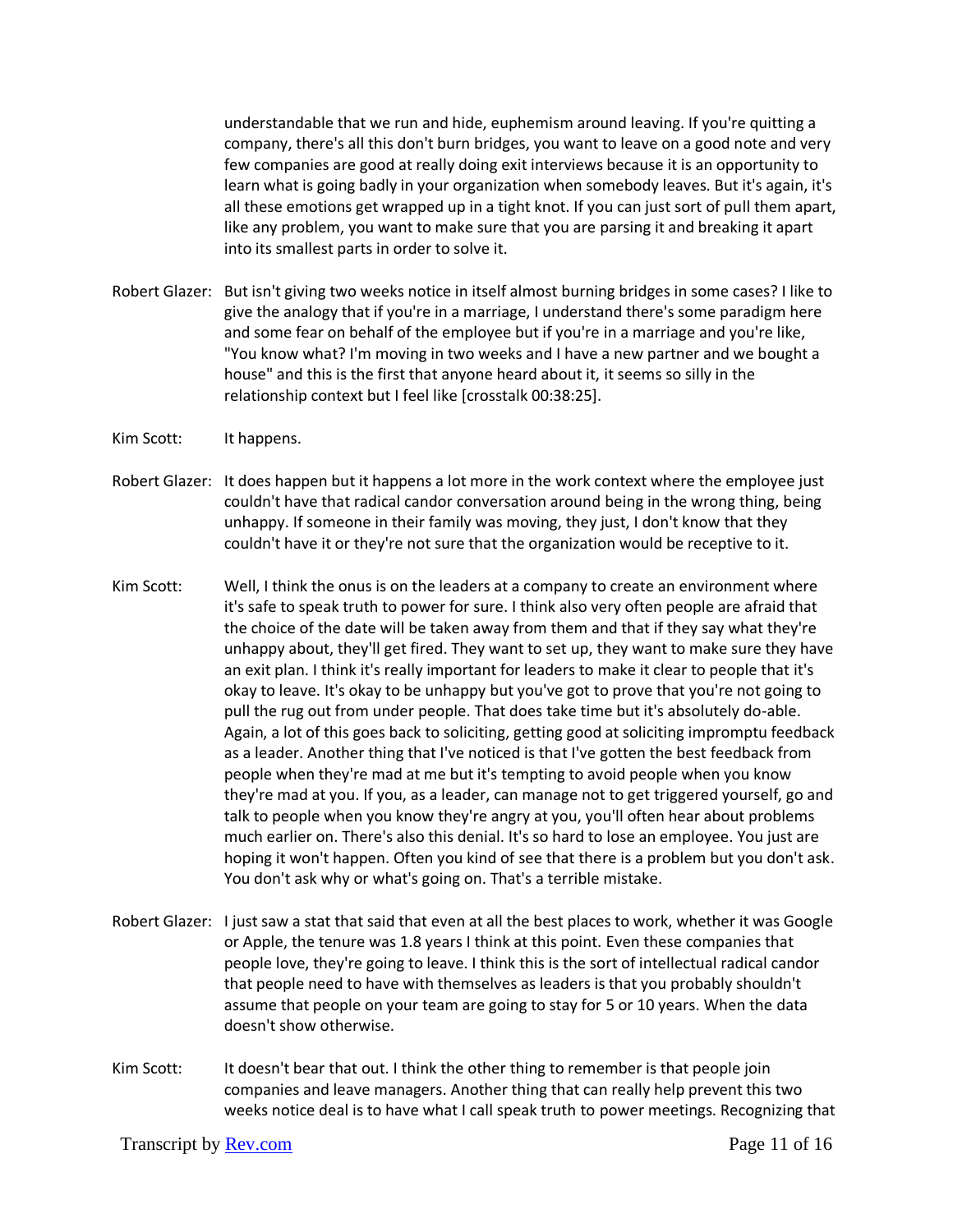it is very difficult for people to offer their boss radical candor, you as the boss's boss can go in and talk, have a meeting with all of the direct reports of your direct reports and meet with them together, otherwise you'll spend all your time having these so-called skip level, I hate the work skip-level meeting because it sounds so hierarchical but if you gather the team together without the manager in the room and say, "What could this manager do or stop doing to be a better boss to you all?" At first it's going to be incredibly awkward and painful but if you can push through the discomfort of that meeting and get everybody in the room to go around and say what they really appreciate about working with that person and one or two things they wish would change, you'll find that you learn about things that people are doing that they don't know they're doing much faster. They can fix them.

- Kim Scott: That's important not only for the bosses but for all the people who work for the boss. Occasionally you'll learn that you have somebody who just has no business leading people. That's painful to learn but the sooner you learn it, the better. I think that's another thing that can really help build a culture of radical candor and help people find a way to give voice to problems when they see them and speak truth to power.
- Robert Glazer: You mention this in the book but there is a lot of people who don't want to be managers but they've been sort of conditioned that's the only way to grow-
- Kim Scott: Yes.
- Robert Glazer: ... I think you said organizations need to make it safe for more individual contributor roles. Right?
- Kim Scott: Yes and for growth in the individual contributor roles. Google has done this really well in the engineering organization where you can progress, there's not a ceiling on your career. You can keep progressing and never have to manage people. That doesn't always scale at every organization but in most places you can keep giving people responsibility and bigger roles and keep them learning without having to require them to become managers.
- Robert Glazer: I'm fascinated, you talked a little bit about it before, about the ruinous empathy quadrant. The first couple times I saw it, I don't think I actually intellectualized it. It took me about a year to think about and see it. Then I was writing an article about the dangers of helicopter parenting and removing obstacles and it was kind of like a light bulb went off for me. Like, "Oh that's ruinous empathy. Now I get it."
- Kim Scott: Yes.
- Robert Glazer: I see it in family situations probably a lot more than work. Can you talk about why you think it's the most dangerous form of feedback?
- Kim Scott: Well, the problem with ruinous empathy is that people don't know that there's a problem and so they don't fix it. For me, one of the most painful moments in my whole career came when I had hired this guy, we'll call him Bob. I really liked Bob. He was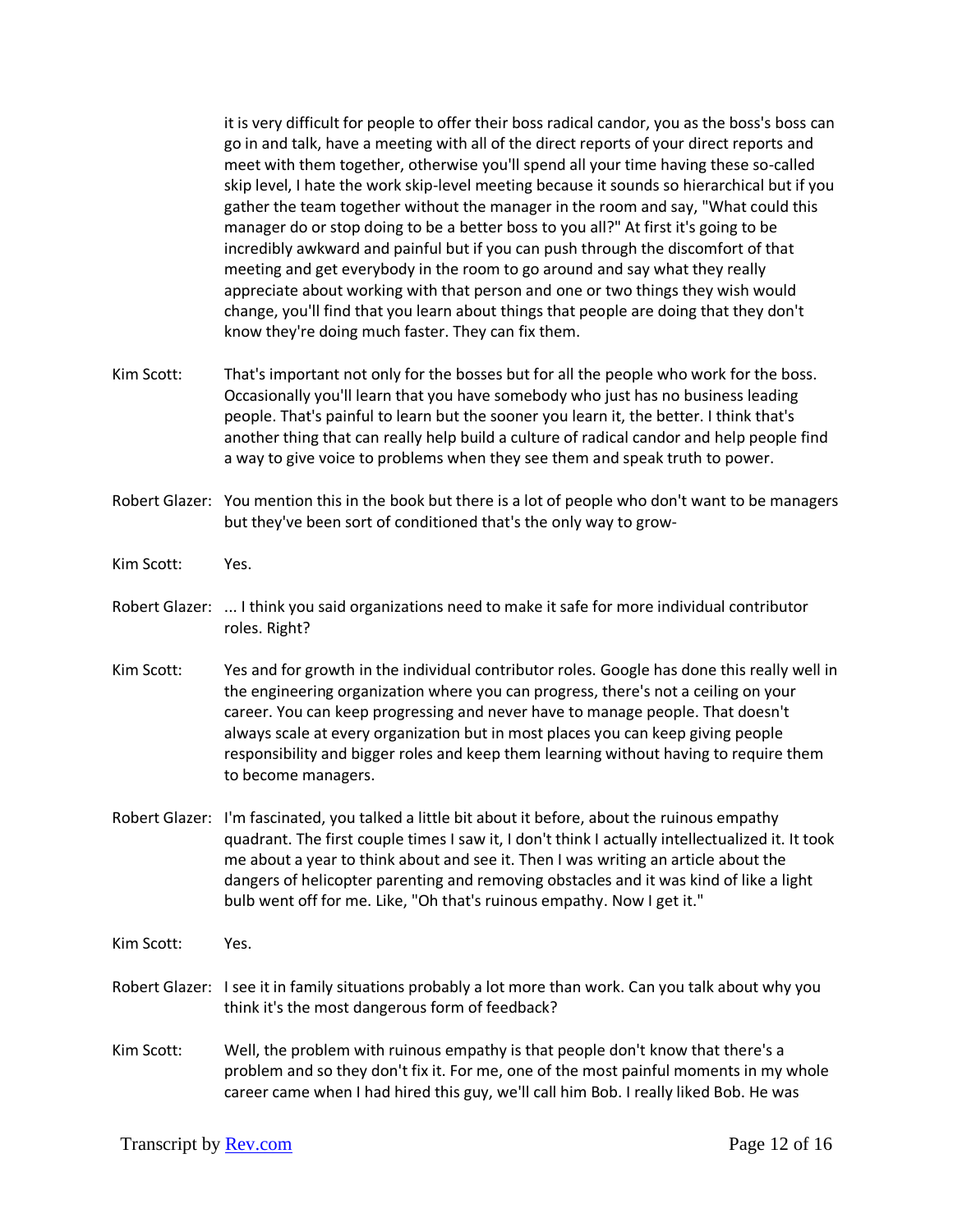smart, he was funny, he was charming. He would do stuff, like we were at a manager off-site and we're playing one of those endless get to know you games. Nobody wanted to do it but nobody had the nerve to say this is a waste of time. Bob was the guy who had the courage to say, "Hey, I've got a great idea. It will be way faster." Whatever his idea was we were down with it. Bob said, "Let's just go around the table and tell each other what kind of candy our parents used when potty training us." Weird but fast. Then for the next 10 months, every time there's a tense moment in a meeting Bob would whip out just the right piece of candy for the right person at the right moment. Anyway, we liked Bob. He was quirky, he was fun to work with.

- Kim Scott: One problem with Bob, he was doing terrible work. Absolutely terrible work. I was puzzled about what was going on. He had this amazing resume, all these past accomplishments. I learned later the problem was he was smoking pot in the bathroom three times a day, which may explain all that candy. But anyway, I didn't know any of that at the time. All I knew is he would hand stuff into me and there would be shame in his eyes. Instead of telling him that his work wasn't nearly good enough, I would say something like, "Oh Bob this is such a great start. You're so awesome. You're so smart. We all love working with you. Maybe you can make it just a little better." I didn't want to hurt his feelings. Of course he never does make it better and all his colleagues are having to cover for him and redo his work. This goes on for 10 months. Eventually the inevitable happens and I realize, if I don't fire Bob I'm going to lose my best employees. I sit down to tell Bob where things stand and when I finished talking, he pushes the chair back, he looks me right in the eye and he said, "Why didn't you tell me?" As that question is going around in my head, he said, "Why didn't anyone tell me? I thought you all cared about me."
- Kim Scott: It was probably one of the worst moments in my career and yet it was too late to save Bob. Even Bob at this point agreed he should go. All I could do in that moment was make myself a very solemn promise that I would never make that mistake again. That's why I wrote the book "Radical Candor" and came up with the framework so that I can help you avoid those Bob moments because they're terrible.
- Robert Glazer: Has Bob reached out to you since you've written the book?
- Kim Scott: Bob has not. Bob has not although I do happen to know that he's doing well. He's in a good job and he seems to have gotten his pot habit under control.
- Robert Glazer: Good. I read a comment that you made about how "Radical Candor" was depicted recently in the show, "Silicon Valley" and you weren't very happy about it.
- Kim Scott: Well I wasn't that unhappy because it sold a lot of books. It like, doubled our sales that week but yeah, it was definitely obnoxious aggression mistaken for radical candor. That is a very common mistake. It's one of the most painful things that happens. I'll walk into a room and somebody will say, "In the spirit of radical candor" and then they proceed to be a total jerk. That's not radical candor. That's obnoxious aggression. I probably got a little defensive about it.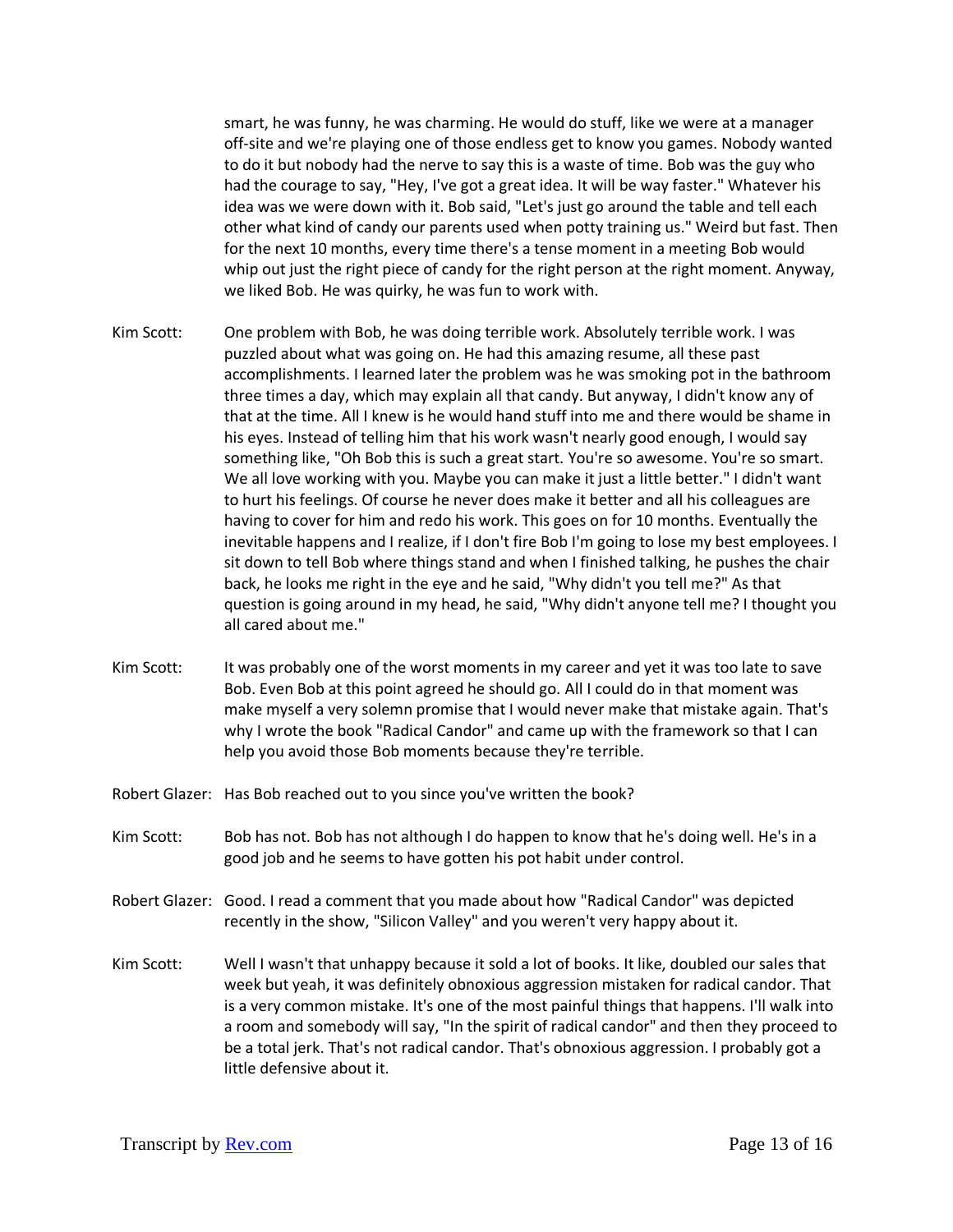- Robert Glazer: That's what I was going to ask you. How do people not go back after listening to this discussion or the book, how do they really draw that line? I'm going to just start telling everyone everything that's on my mind. What are some guide posts to let them know that they're operating in the right quadrant and not the wrong quadrant?
- Kim Scott: Well, you know there's no universal measure for radical candor. It gets measured not at your mouth but at the other person's ear. The only way that you can know that you're being radically candid and not obnoxiously aggressive or radically candid and not ruinously empathetic is to gauge the other person's reaction. To ask the other person how it's going from their perspective. It's hard to know what's going on at somebody else's ear. You know what your intentions are. If you're self aware you know what your intentions are. You know what's coming out of your mouth but it's hard to know how it's getting interpreted. That's why sort of slowing down, asking, a shared vocabulary can be very helpful. It's hard enough to give feedback and then to ask for feedback on your feedback starts to feel really tedious. It's useful to be able to have a shortcut for those conversations. That's part of the reason why I think the framework is helpful.
- Kim Scott: If you see that somebody's not reacting well to some feedback you're giving them, you can just ask. Say, "I feel like maybe I'm being obnoxiously aggressive here. How could I say this better?" Or "I feel like I'm not getting through to you. If I don't say it more strongly I'm going to wind up getting ruinously empathetic but I'm going to feel mean if I do say it more strongly. What's a better way to get through to you?" It can be very helpful.
- Robert Glazer: You frequently post radical candor tips on Twitter. A recent one I saw was around the topic of giving praise and what to do if someone is remote. It caught my eye because our company is mostly distributed. Have you found it's more challenging for companies to care personally and challenge directly with remote workers?
- Kim Scott: Yes. I mean, so much of communication is non-verbal, is seeing with body language or facial expression. If you're not in the same place, it's way harder to gauge the other person's reaction. But it's not impossible. One of the things that I have found is that there is a hierarchy of medium. If you do work with people who are not in the same location as you are, try to use video conferencing as much as possible. You can get 60% fidelity if you can at least see the person reacting. If you can see their face. If you can't use video conferencing, the telephone is way better than email and email is usually a little better than text because we're so short over text. I think in general there's no excuse for resorting to written communication only. At least pick up the phone and call the person. In an ideal world, have a video conference. Another thing that I have found with remote employees is that more frequent check-ins are better than longer, less frequent ones.
- Kim Scott: If you're in the same location with somebody, a 45 minute one on one once a week is probably enough, is almost certainly enough. You're going to bump into them in the hallway, you're going to see them. You're going to kind of have a sense of what's going on with the person. If somebody is remote, it's a good idea to try to talk to them every day if possible for 5 or 10 minutes. It's a little harder to schedule but if you're flexible and work on just finding a mutually convenient time that can be really helpful. Another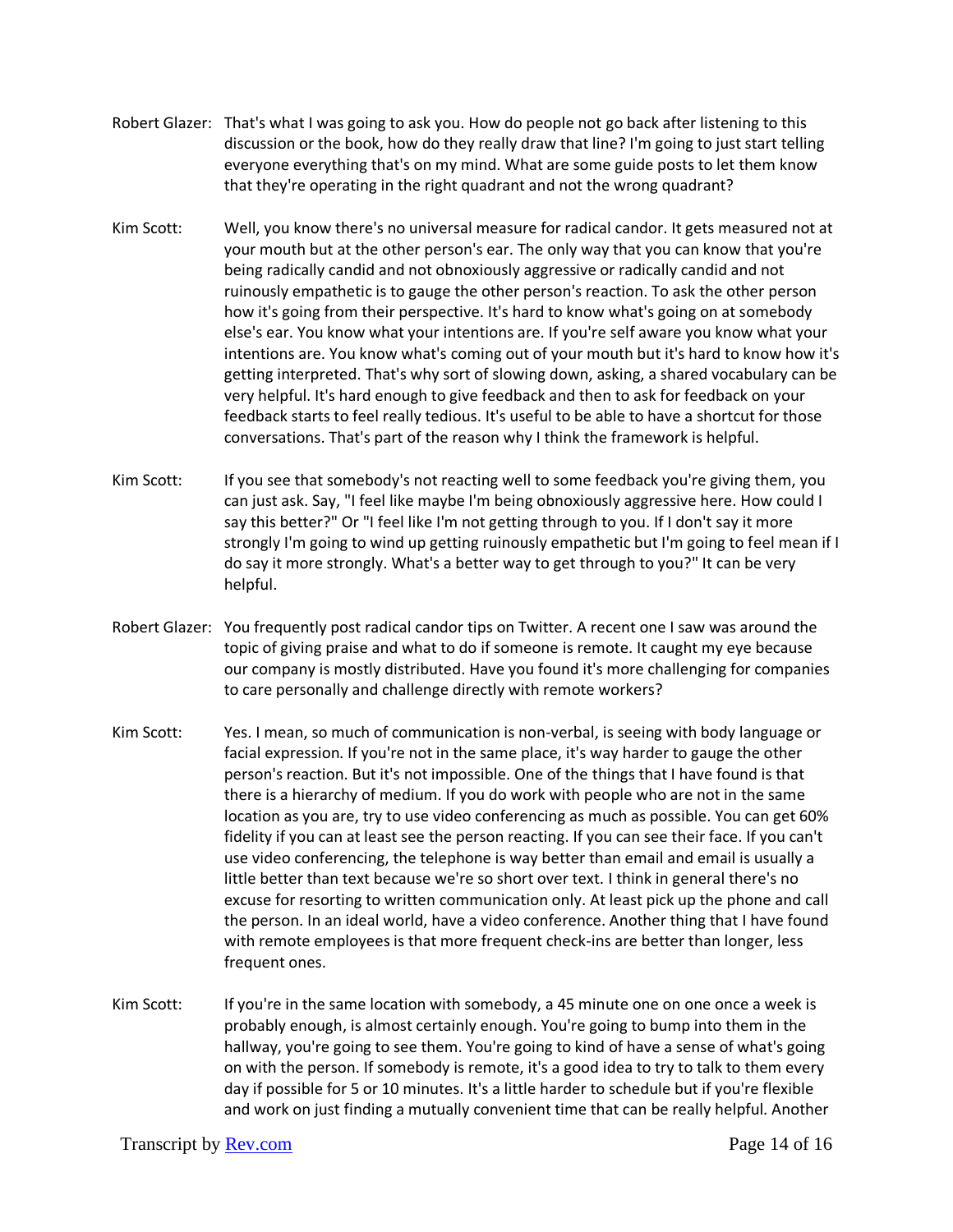thing that can be helpful if you're in different time zones and you don't want to travel all the time. Just to work in a different time zone. When I was pregnant I was unable to travel, I was pregnant with twins and grounded but I was managing teams in I think 10 different countries. One week per quarter I would work Europe hours and one week per quarter I would work Asian hours. That way I didn't have to fly but there's just more surface time with remote people. I would do sort of theatrical things like have a beer, I mean I was pregnant so I couldn't really drink but I would have a bottle of beer on the video conference at some crazy hour California time. Those things can help.

- Robert Glazer: Yeah, there are a lot more remote companies these days and I think it presents new challenges for managers and figuring out different ways to do things. I think there's some great tips in there that people can take advantage of.
- Kim Scott: You know, it's so interesting because getting people to sort of not rely on technology and remember that there's a human being they're working with is incredibly difficult in today's world. Shortly after I sold the book, I started a company to build an app that was supposed to help people be more radically candid. I realized that my goal was to teach people how to put their damn phones in their pockets, look each other in the eye and talk. The app was kind of a value subtracting round trip for that. We shut the app down but it's really surprisingly difficult to allow technology to actually help us connect. So often it comes in between us.
- Robert Glazer: Yeah, it's hard. I think for as much productivity gains we get, we're losing a lot in the human interaction department. That's interesting about the app. I could see how it might be used in the wrong ways, exactly the ways they didn't want it to be used.
- Kim Scott: Yeah. A lot of companies are doing the same thing too. Now people are, instead of giving each other impromptu oral feedback, they're writing it down, which is a disaster.
- Robert Glazer: Yeah.
- Kim Scott: It's so much better to have a quick conversation.
- Robert Glazer: We try to make video the default for everything where it can't be in person. For business leader who is listening to this and going, "We need to do this" how do they get started and can you also maybe explain a little bit about how Radical Candor the company works with businesses who want to adopt these principles?
- Kim Scott: Sure, absolutely. There's a lot of resources for people. Radical Candor the company offer talks and workshops that help people roll out the ideas in the book. We'll come in, we'll work with your team in person but that of course, doesn't always scale perfectly well. In fact, part of the reason I wrote the book is that there were so many people who I wanted to coach but I couldn't coach because I don't scale, I'm a human being. I really wrote the book to offer step by step practical suggestions for things you can do. I even wrote in order of operations in the book. A lot of companies who are in a situation where they can't afford to pay for the talks and the workshops will actually buy the book and read it with a group of managers and they'll go a chapter a month and they'll